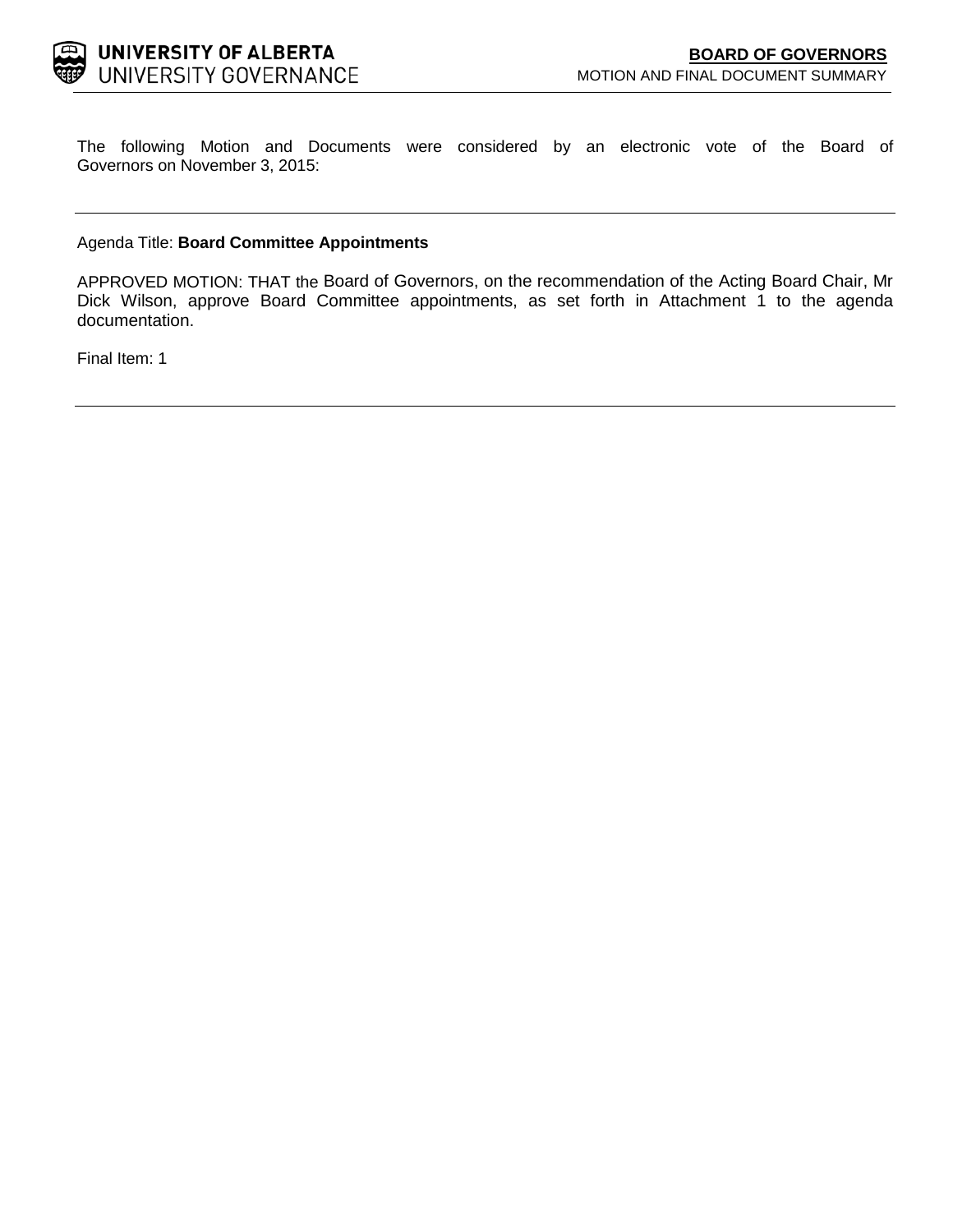<span id="page-1-0"></span>

Item No. 1

# **OUTLINE OF ISSUE**

# Agenda Title: **Board Committee Appointments**

**Motion**: THAT the Board of Governors, on the recommendation of the Acting Board Chair, Mr Dick Wilson, approve Board Committee appointments, as set forth in Attachment 1 to the agenda documentation.

## **Item**

| <b>Action Requested</b> | $\boxtimes$ Approval Recommendation Discussion/Advice Information   |
|-------------------------|---------------------------------------------------------------------|
| Proposed by             | Mr Dick Wilson, Acting Chair, Board of Governors                    |
| Presenter               | Dick Wilson, Acting Board Chair; Marion Haggarty-France, University |
|                         | Secretary                                                           |
| Subject                 | <b>Appointments to Board Committees</b>                             |

## **Details**

| Responsibility                  | Chair of the Board of Governors                                     |
|---------------------------------|---------------------------------------------------------------------|
| The Purpose of the Proposal is  | To consider the appointment of Dr. Jeremy Richards to the Board     |
| (please be specific)            | Learning and Discovery Committee and the Board University Relations |
|                                 | Committee.                                                          |
| The Impact of the Proposal is   | To ensure that the Committees' membership reflects the appropriate  |
|                                 | Terms of Reference and Board of Governors' membership roster.       |
| Replaces/Revises (eg, policies, | Replaces the current 2015-2016 Committee Membership List approved   |
| resolutions)                    | at the October 16, 2015 Board meeting.                              |
| Timeline/Implementation Date    | Effective upon approval.                                            |
| <b>Estimated Cost</b>           | n/a                                                                 |
| Sources of Funding              | n/a                                                                 |
| <b>Notes</b>                    | The Board of Governors reviews recommendations of the Board Chair   |
|                                 | for appointments to the Board Standing Committees.                  |

# **Alignment/Compliance**

| Alignment with Guiding                                                   | Mandates and Roles for the Board of Governors, Dare to Discover,                                                                                                                                                                                                                                           |
|--------------------------------------------------------------------------|------------------------------------------------------------------------------------------------------------------------------------------------------------------------------------------------------------------------------------------------------------------------------------------------------------|
| <b>Documents</b>                                                         | Comprehensive Institutional Plan                                                                                                                                                                                                                                                                           |
| Compliance with Legislation,                                             | The Board's General Terms of Reference for Board Standing                                                                                                                                                                                                                                                  |
| Policy and/or Procedure                                                  | Committees, Sections 3 and 4 state:                                                                                                                                                                                                                                                                        |
| Relevant to the Proposal                                                 |                                                                                                                                                                                                                                                                                                            |
| (please quote legislation and<br>include identifying section<br>numbers) | A member of a Committee shall be appointed by the Board for a term<br>З.<br>commencing on a date selected by the Board and expiring on the earliest<br>of:                                                                                                                                                 |
|                                                                          | the effective date of the resignation of that member from the Board;<br>(i)<br>the effective date of the resignation of that member from that<br>(ii)<br>Committee:                                                                                                                                        |
|                                                                          | (iii) a date selected by the Board;<br>(iv) the expiry date of the term of the appointment of a non-Board member<br>to the Committee; and                                                                                                                                                                  |
|                                                                          | (v) the effective date of a general appointment of all members to that<br>committee (ordinarily the first Board meeting in June).                                                                                                                                                                          |
|                                                                          | A member of a Committee is eligible to be reappointed to that Committee.                                                                                                                                                                                                                                   |
|                                                                          | There shall be members of each Committee who are Board members; non-<br>4.<br>Board members may be drawn from the University Senate and elsewhere<br>within the University or from the community as the Board considers may be<br>appropriate or as may be provided in the Committee's terms of reference. |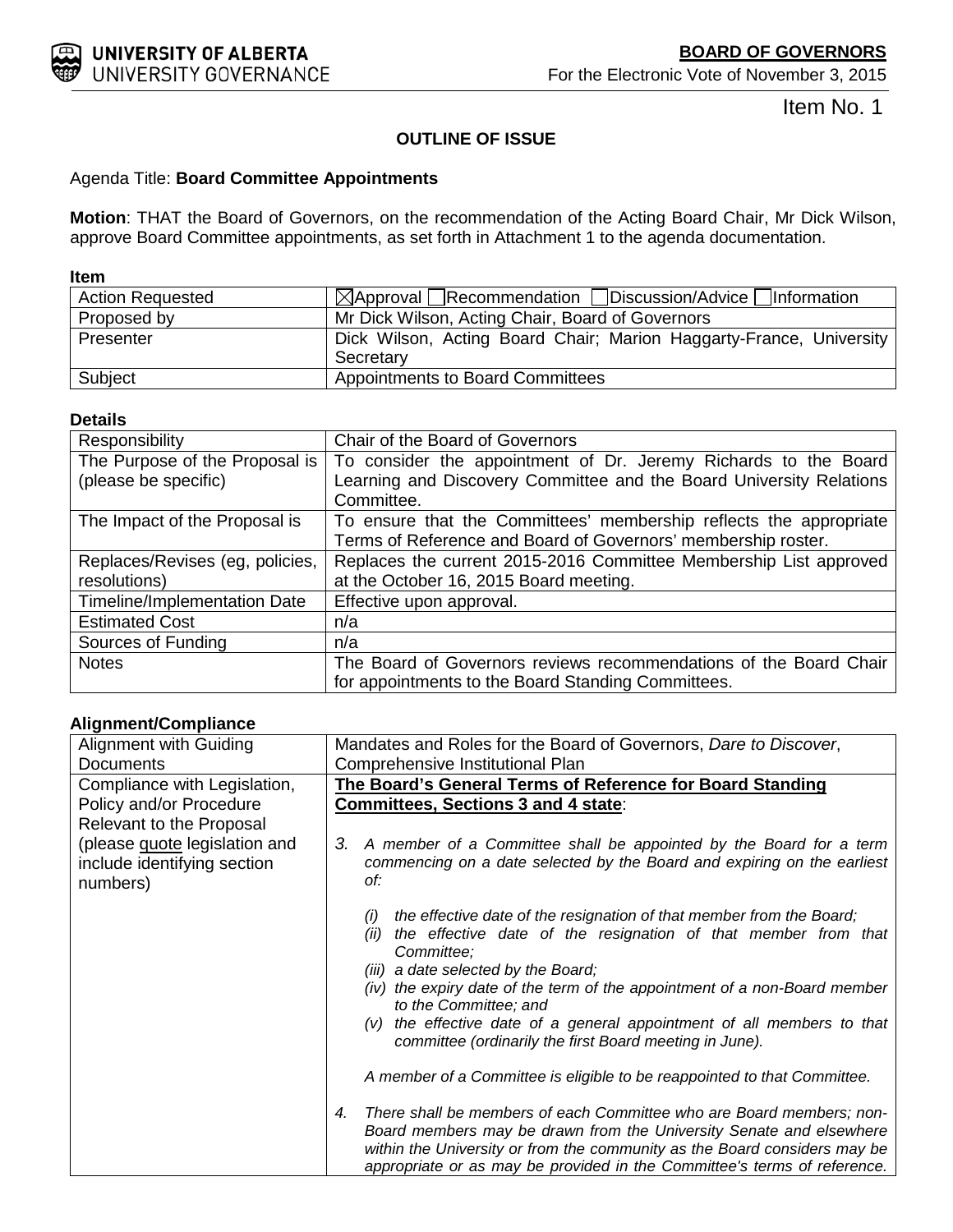

For the Electronic Vote of November 3, 2015

# Item No. 1

# **Routing**

| Participation:<br>(parties who have seen the<br>proposal and in what capacity)                                 | Board Chair (in consultation with Members of the Board of Governors) |
|----------------------------------------------------------------------------------------------------------------|----------------------------------------------------------------------|
| Those who have been<br>informed<br>Those who have been<br>consulted<br>Those who are actively<br>participating |                                                                      |
| Approval Route (Governance)                                                                                    | Board of Governors, November 3, 2015 (for approval)                  |
| <b>Final Approver</b>                                                                                          | Board of Governors, November 3, 2015                                 |

# Attachments:

1. Proposed 2015-2016 Board of Governors Committee Membership (1 page) – for approval

*Prepared by:* Erin Plume, Assistant Board Secretary, University Governance